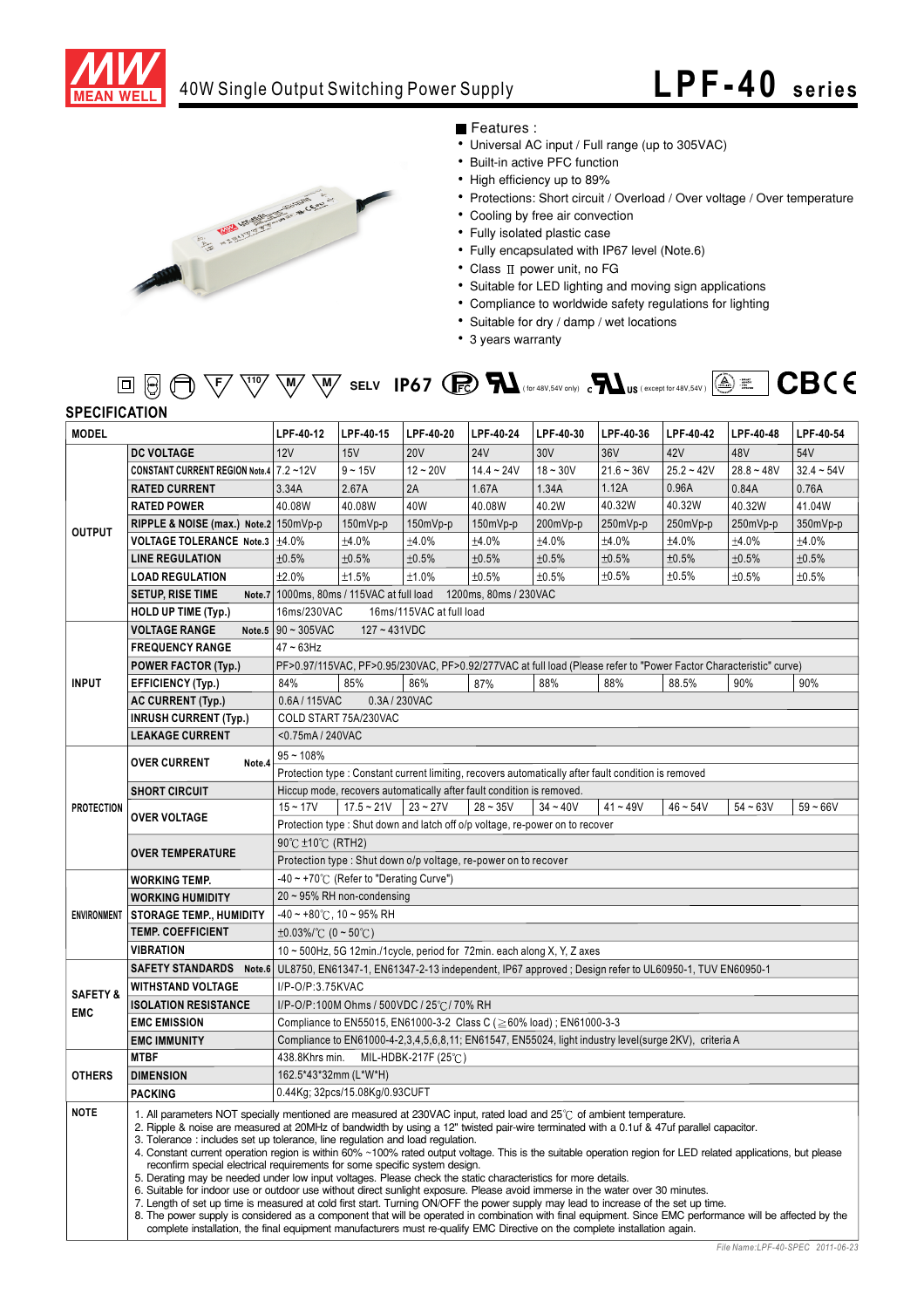



*File Name:LPF-40-SPEC 2011-06-23*